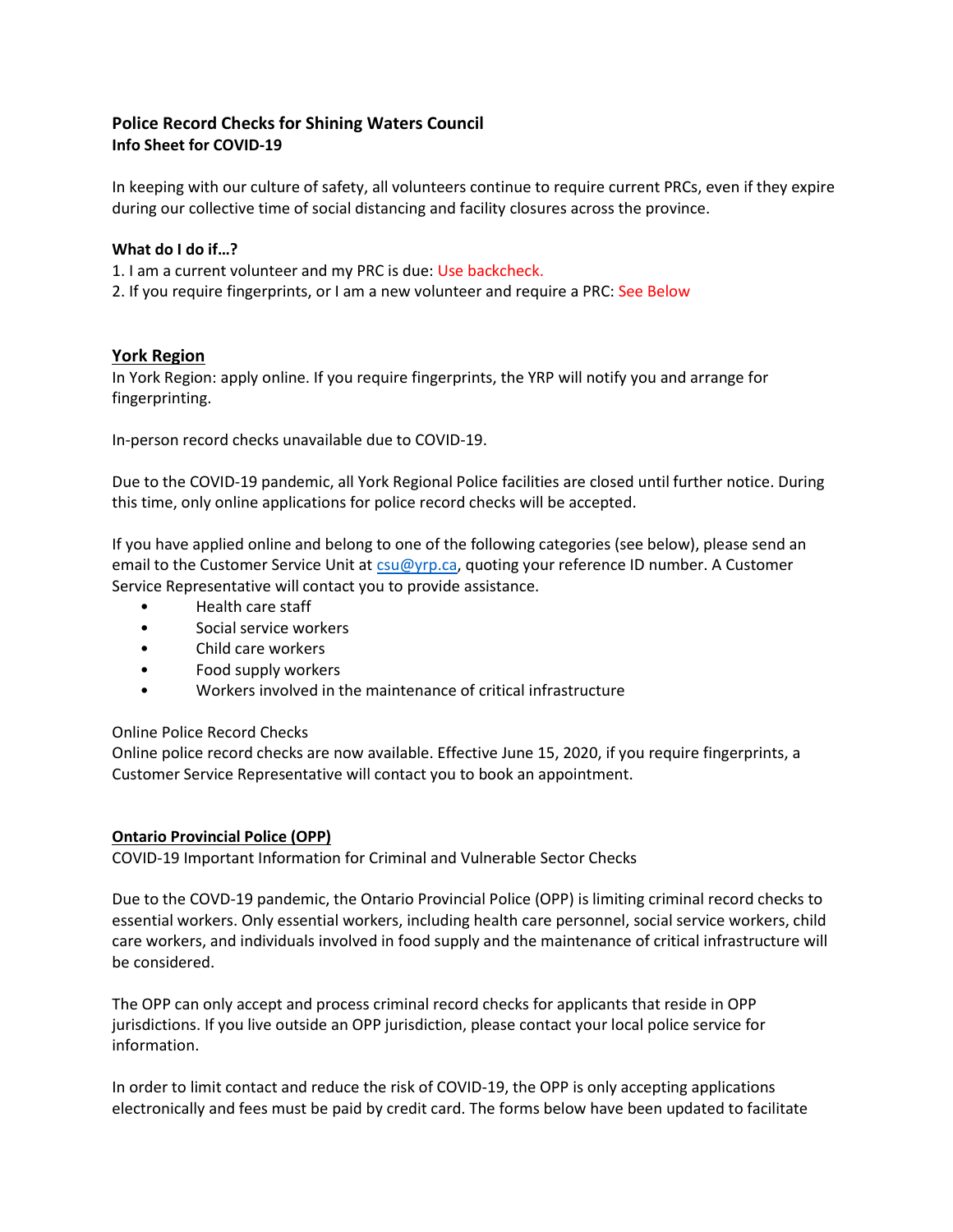electronic submission. Applicants may be required to attend their local OPP detachment if fingerprinting is required. Applicants will be contacted by their local detachment to provide identification, make payment and to obtain their results.

Please ensure all personal information is accurate and complete, including name, date of birth and current address. Incomplete, missing or inaccurate information could result in delays in processing your application or your application being returned.

All applications must be submitted to the following email address: [OPP.Police.Record.Check@opp.ca](mailto:OPP.Police.Record.Check@opp.ca)

### **Orangeville Police**

No current notifications about COVID-19 and PRC processing. See <https://www.orangevillepolice.ca/services/criminal-records/> for more information

### **South Simcoe Police**

As a precautionary measure, effective March 17, 2020, the Front Desk Services located at both the Innisfil and Bradford stations will be offering reduced services.

UPDATE: Beginning June 15, 2020, the Information Services unit will recommence processing a limited number of applications for Police Record Checks. Response to these requests may be delayed because of COVID. Payment by way of Debit or Credit (Tap only) will be required upon pick up.

Please check the website for forms that can be completed and scanned to [records@southsimcoepolice.ca](mailto:records@southsimcoepolice.ca) to initiate this process.

# **Barrie Police**

At this time due to the COVID-19 virus outbreak, our office is closed to the public until further notice.

We will continue to process police checks, however if you fail to authenticate or require fingerprints, we will not be able to complete your application until the office closure ends.

You may show your employer/volunteer organization your receipt, as proof of your application, and have them refer to our website for confirmation of our closure.

#### **Owen Sound Police Service**

Please note that all Criminal Record Checks are currently being offered online only due to Covid-19.

If you are unable to Submit a record check, please verify you have properly answered the questions and that you have an active credit history (regular credit card/banking usage). Please contact [crimrecords@owensoundpolice.com](mailto:crimrecords@owensoundpolice.com) if you experience difficulties submitting after reviewing your answers.